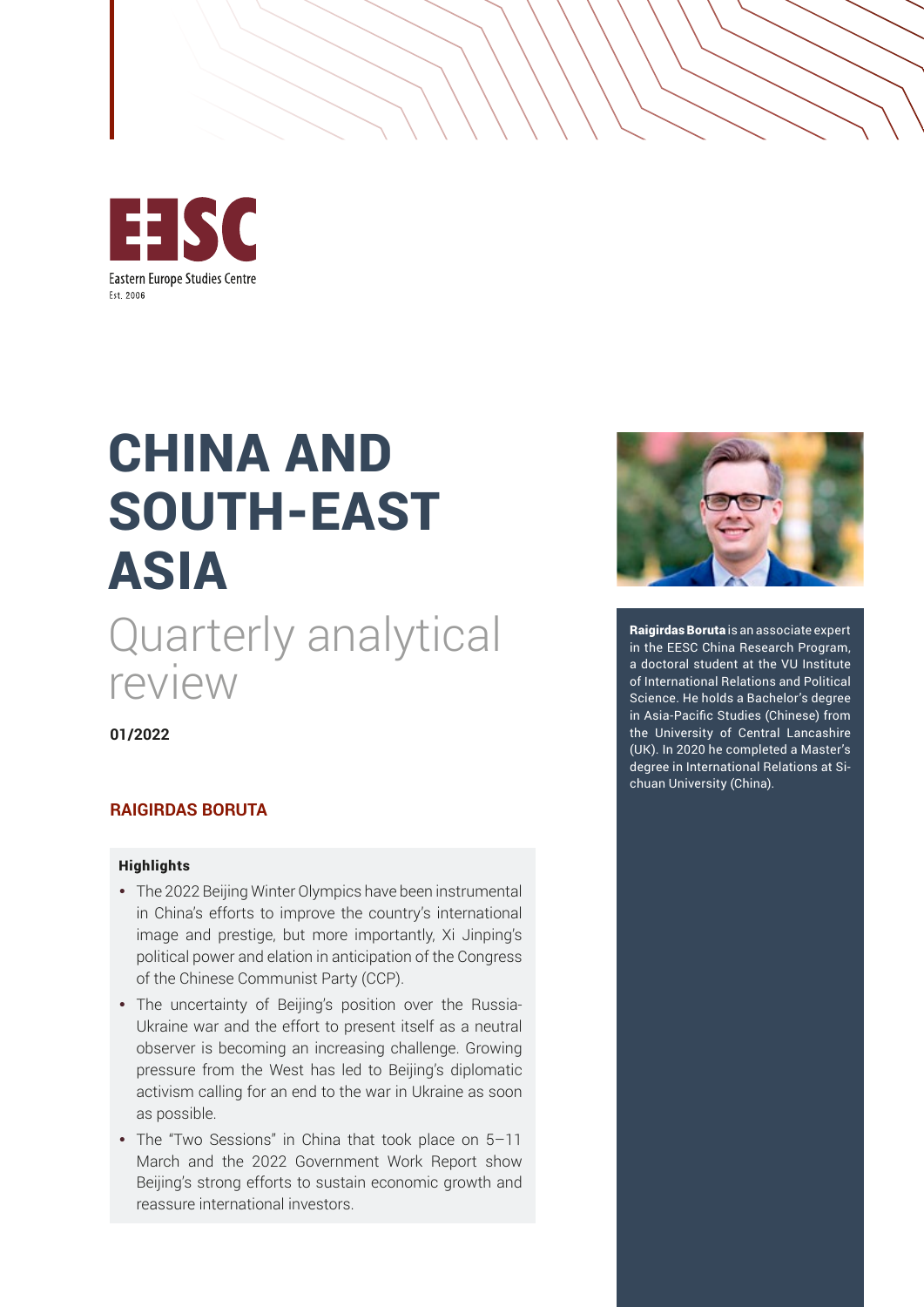- China has been facing a serious COVID outbreak in the country since the beginning of the year. Xi Jinping's determination to pursue a strict COVID policy could have serious economic consequences not only for the country but also globally.
- Compared to Russia's military action in Crimea in 2014, the response from the Southeast Asian region and Taiwan to the Russian invasion of Ukraine was tougher and more united, but most countries were reluctant to directly condemn Russia's aggression against Ukraine and took a neutral stance.

# **Foreign policy**

## *Beijing Winter Olympics.*

While the significance of the Beijing Winter Olympics for China's international prestige and image is unquestionable, the main goals and benefits of the Games are related to domestic policy. The Chinese media paid close attention to the Beijing Winter Olympics, with nationalist sentiment and pompous rhetoric being felt in describing and broadcasting the events, aiming to impress the Chinese on China's successes and achievements, as well as showing tangible progress in implementing the Chinese Dream of Xi Jinping. Meeting with Chinese journalists shortly before the start of the Olympic Games, Xi emphasised the importance of Chinese journalists' work and called for "telling China's story well to the world"<sup>1</sup>. Given the politically important and sensitive year for Beijing, the Games will allow Xi Jinping to strengthen his political power and at the same time weaken the increasingly loud opposing voices within the Chinese Communist Party.

In 2022, Beijing becomes the first first city in the world to host both the Summer and Winter Olympics. While the Chinese society was in high spirits in anticipation of the Games, the Chinese Communist Party had to deal with a variety of challenges and tensions: escalating outside criticism, a deepening confrontation with the West, a partial diplomatic boycott of the Games, the fight against geopolitical tensions and the ongoing COVID pandemic.

Compared to the list of foreign guests at the 2008 Beijing Olympics, there is a significant difference in the 2022 Games, with far fewer representatives from democracies, and the majority of foreign delegations from authoritarian or hybrid regimes. Before the start of the Games, some Western countries (USA, Australia, UK, Canada, Estonia, Latvia, Lithuania, Sweden, the Netherlands and Denmark) have voiced an official diplomatic boycott of the Games over the deteriorating human rights situation in China.

| <b>Foreign leaders at the 2022</b><br><b>Beijing winter olympic</b>                       |                                                                                                                          |                                                                                                                                      |
|-------------------------------------------------------------------------------------------|--------------------------------------------------------------------------------------------------------------------------|--------------------------------------------------------------------------------------------------------------------------------------|
| russia<br>Poland<br>Serbia<br>Luxembourg<br>Monaco<br>Cambodia<br>Singapore<br>Tajikistan | Mongolia<br>Pakistan<br>Argentina<br>Oatar<br><b>United Arab</b><br><b>Emirates</b><br>Egypt<br>Kazakhstan<br>Kyrgyzstan | Saudi Arabia<br>Bosnia and<br>Herzegovina<br>Thailand<br>Papua New<br>Guinea<br>South Korea<br>Ecuador<br>Turkmenistan<br>Uzbekistan |

#### *War in Ukraine, Sino-Russian relations.*

On the eve of the Beijing Winter Olympics, the official visit of Russian President Vladimir Putin to Beijing, during which he met with Chinese President Xi Jinping, was probably the focus of world media's attention. The joint statement issued after the meeting, "International Relations Entering a New Era and the Global Sustainable Development", has raised suspicions that it may symbolise China's indirect acceptance of and support for Russia's military action in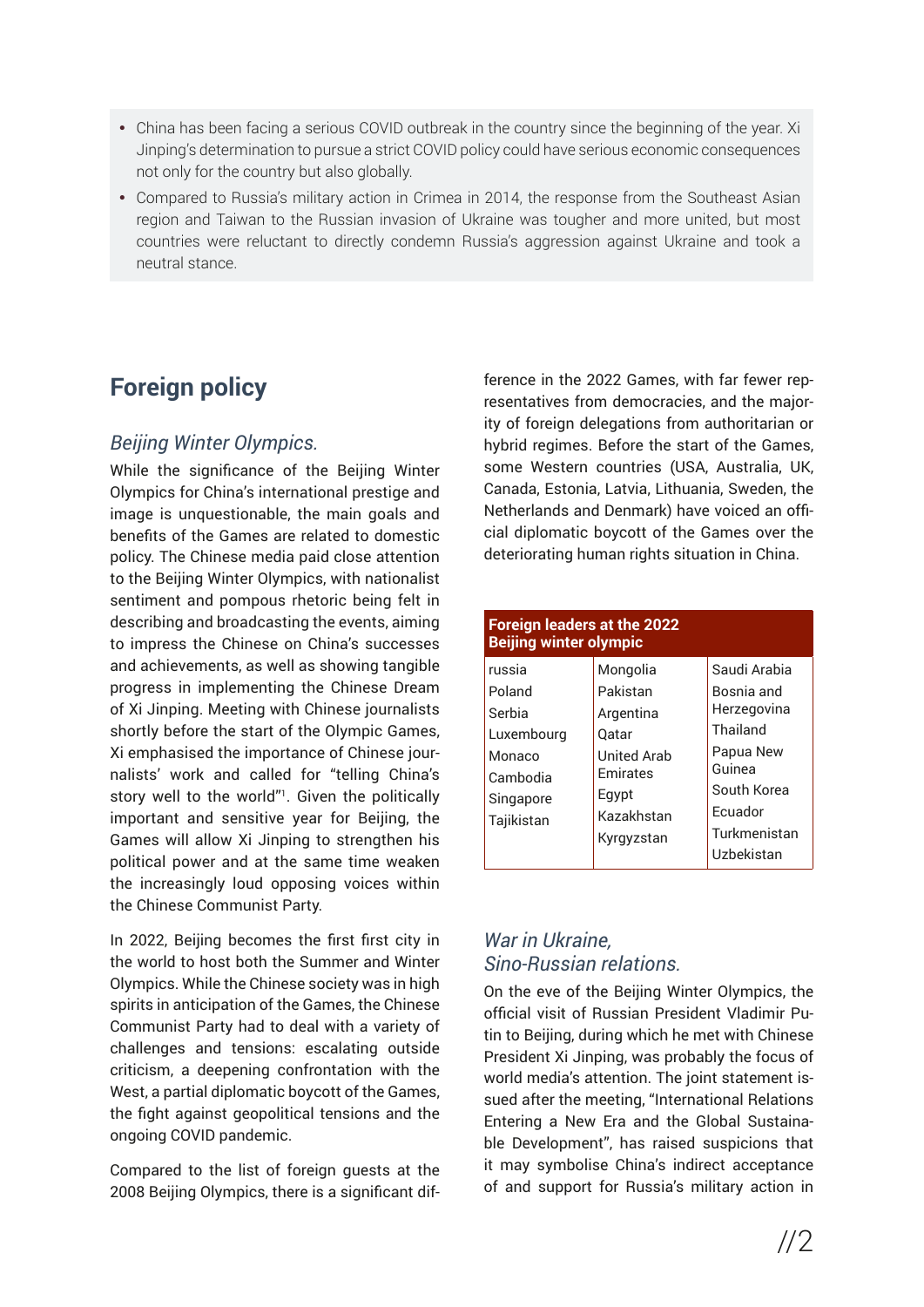Ukraine, which began immediately after the Beijing Olympics. The statement highlighted bilateral relations and their importance: "The new inter-State relations between Russia and China are superior to political and military alliances of the Cold War era. Friendship between the two States has no limits, there are no "forbidden" areas of cooperation, strengthening of bilateral strategic cooperation is neither aimed against third countries nor affected by the changing international environment and circumstantial changes in third countries.<sup>2</sup> " The statement extended hints of a golden age in Sino-Russian relations made at the end of 2021: on December 2, Wang Wenbin, a spokesman for China's foreign ministry, described China and Russia as "more than allies"<sup>3</sup> .

Russia's military action in Ukraine, which at once was met with great difficulties, has put China in an awkward position. It has led to China's decision to take a neutral position publicly and to strike a balance between Russia and Ukraine, which are important strategic partners for China (China signed a strategic partnership declaration with Ukraine in 2011, but actual cooperation has been limited). At a press conference of China's foreign ministry on 25 February, Wang Venbin presented Beijing's official position for the first time: he refrained from condemning Russia's actions. Until now, the unchanging narrative that there is a "complex and special historical context of the Ukraine issue" has prevailed, partly trying to justify Russia's actions by emphasising that "China understands Russias legitimate security concerns"<sup>4</sup> .

China did not expect the Russian military operation in Ukraine to face major difficulties and stall. China's initial belief in Russia's success is evidenced by the extremely slow response of the Chinese embassy in Ukraine to the events and the delay in warning and evacuating the country's citizens in Ukraine. This situation has received a particularly negative reaction in Chinese society<sup>5</sup>.

The harsh reaction of the West and the unity shown have forced China to soften its rhetoric on relations with Russia. On 28 February, in response to a question on the Sino-Russian partnership, a representative of the Chinese Ministry of Foreign Affairs emphasised that "China and Russia are strategic partners but not allies" and added that "China will not interfere in the affairs of third countries"<sup>6</sup> . Compared to previous statements, this time the description of bilateral relations was more moderate.

As Russian troops become stuck in Ukraine and international isolation grows, China's diplomatic activity has increased significantly, in part due to deepening domestic problems, particularly the outbreak of a new wave of COVID-19. The volatile international situation does not allow Beijing to focus on domestic issues. China has recently been actively involved in diplomatic dialogue:

- $\blacksquare$  On 8<sup>th</sup> March, Xi Jinping spoke to the leaders of France and Germany, focusing on Ukraine. Important detail: during the conversation, Xi described the situation in Ukraine as a war ("War fire broke out in Europe again"<sup>7</sup> );
- On March 14, senior Chinese diplomat Yang Jiechi met with US National Security Adviser Jake Sullivan in Rome to discuss the situation in Ukraine<sup>8</sup>;
- On March 18, the presidents of China and the United States held a virtual meeting during which the situation in Ukraine was also discussed<sup>9</sup> ;
- Andriy Yermak, the representative of the President of Ukraine, announced on March 22 that the President of Ukraine intends to speak with the Chinese leader in the near future<sup>10</sup>;
- On March 25, the Chinese president spoke by telephone with the Prime Minister of the United Kingdom. The situation in Ukraine was discussed during the conversation.

At the United Nations (UN), China is also seeking to position itself as a neutral state. At a meeting of the UN Security Council on 25 February, China, along with India and the UAE, abstained from voting on a resolution $11$  condemning Russia's actions in Ukraine. The resolution was not adopted due to Russia's veto. A UN General Assembly (GA) resolution calling on Russia to suspend operations in Ukraine was adopted with the support of 141 countries, but China, along with 35 other countries, abstained.<sup>12</sup>. On 24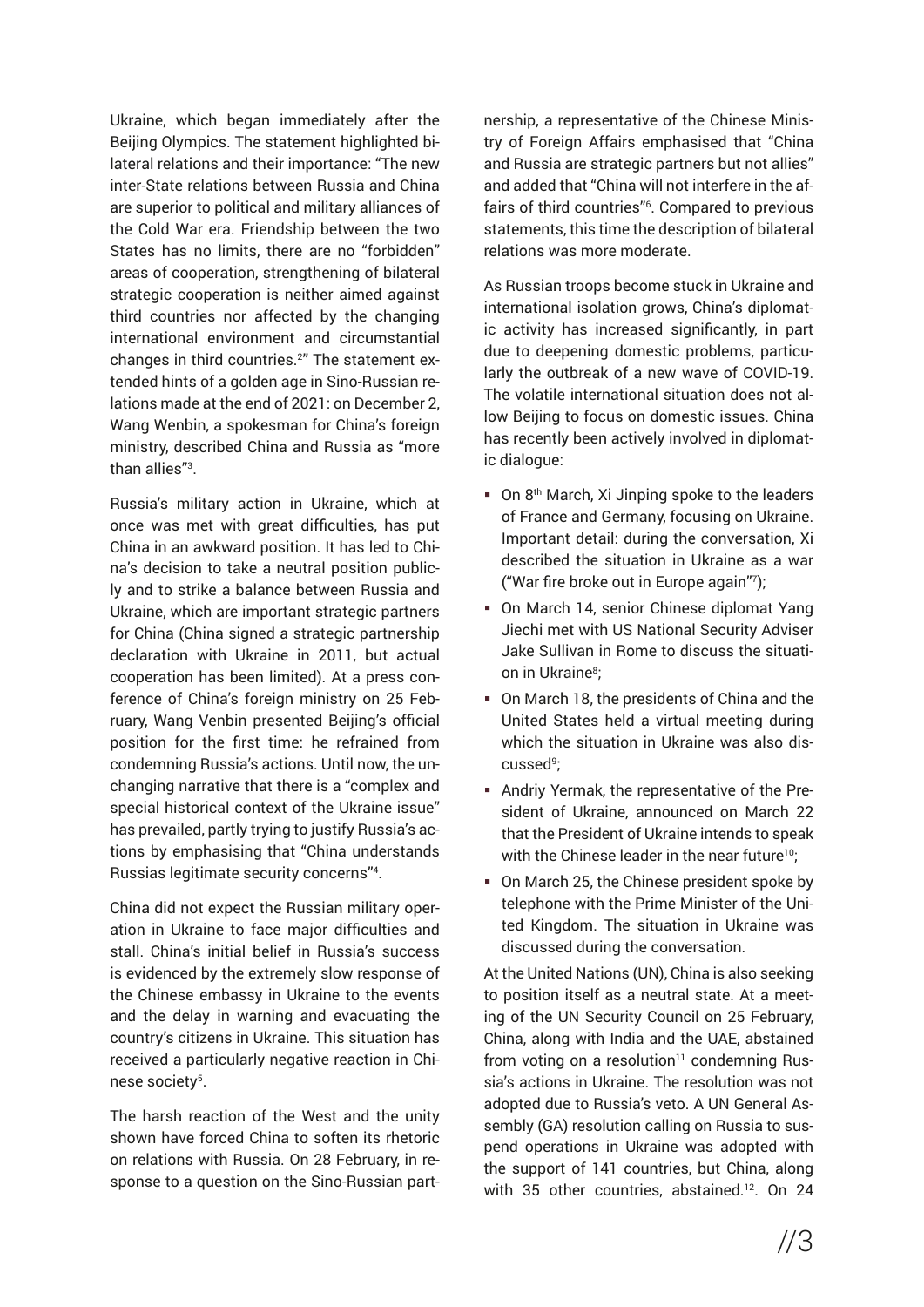March, the UN GA adopted another resolution on the humanitarian consequences and aggression against Ukraine. The distribution of votes was similar to that in the previous GA resolution: China, along with 37 other countries, abstained<sup>13</sup>.

# **Domestic policy trends**

#### *"Two sessions".*

Parallel sessions of the Chinese National People's Congress and the Chinese People's Political Consultative Conference took place on 5–11 March; the event is also called the "Two Sessions" in China. The main goal of the Congress, which takes place once a year, is to approve the 2022 Government Work Report, which will be presented at the end of the Congress by a representative of the State Council (Chinese Prime Minister). This Government Report is the most important policy document this year, setting out broad economic goals and annual plans.

Highlights of the 2022 Report:

- **1. 2022 China's GDP growth target**. The 2022 Report aims to maintain GDP growth of at least 5.5%, which, although the lowest in the last decade, remains relatively ambitious;
- 2. **Economic stimulus.** China has indicated that new measures will be taken to reduce taxes on businesses, especially in the manufacturing and small business sectors (with annual revenues of up to 5 million yuan). For small taxpayers, the payment of VAT will be temporarily suspended;
- 3. **Promoting investment.** Beijing has said 640 billion yuan (about \$100 billion) will be invested, especially in the infrastructure sector;
- 4. **Foreign trade and investment.** Great emphasis is placed on stabilising imports and exports. Among the plans is the increase in the availability of export credits, promoting the export of high-quality products and services, and offering various financial incentives;
- 5. **Strategy to combat COVID.** The strategy of zero tolerance is being continued, COVID

research is being expanded, preventive mechanisms are being improved, and ways to reduce the impact on economic and trade activities at the outbreak are being sought;

6. **Reduction of unemployment.** The unemployment rate in China in 2021 was 5.1% (youth unemployment between the ages of 16 and 24 was 14.3% in December 2021). Additional incentives will be offered this year to businesses that keep jobs stable, additional resources will be offered to businesses in the field of youth employment, and financial compensation will be offered to businesses.

Shares of major Chinese companies fell in value this year; this was strongly influenced by a U.S. statement about the possible delisting of five Chinese companies from the U.S. stock exchange14. Shares of major Chinese companies plummeted on 11 March: Alibaba -6.56%, Baidau -5.14%, JD.com -15.67% and Hong Kong's overall HangSeng Tech index fell by 7.55%15. Investors have been adversely affected by Beijing's tough policy on technology companies, the COVID outbreak and potential threats stemming from China's ambiguous stance on the Russia-Ukraine war.

However, the value of the shares recovered significantly after a statement from Deputy Prime Minister Liu He, Xi Jinping's chief economic adviser, sought to reassure investors. The statement emphasised that Beijing would take active steps to maintain financial stability and economic growth. Liu also assured that the central government will take all measures to pursue economic policies that benefit the markets. Following the statement, the value of Chinese stocks shot up, the US media stated that Chinese stocks are experiencing the best times in recent history<sup>16</sup>. The Hong Kong Hang Seng Index (HSI) rose by 9.1% (the highest single-day growth since 2008). However, while China's economic growth outlook is positive, Chinese corporate stocks are expected to remain volatile due to Beijing's determination to pursue a zero-tolerance COVID policy. China's approach to the Russia-Ukraine war could also have a negative impact on investor decisions.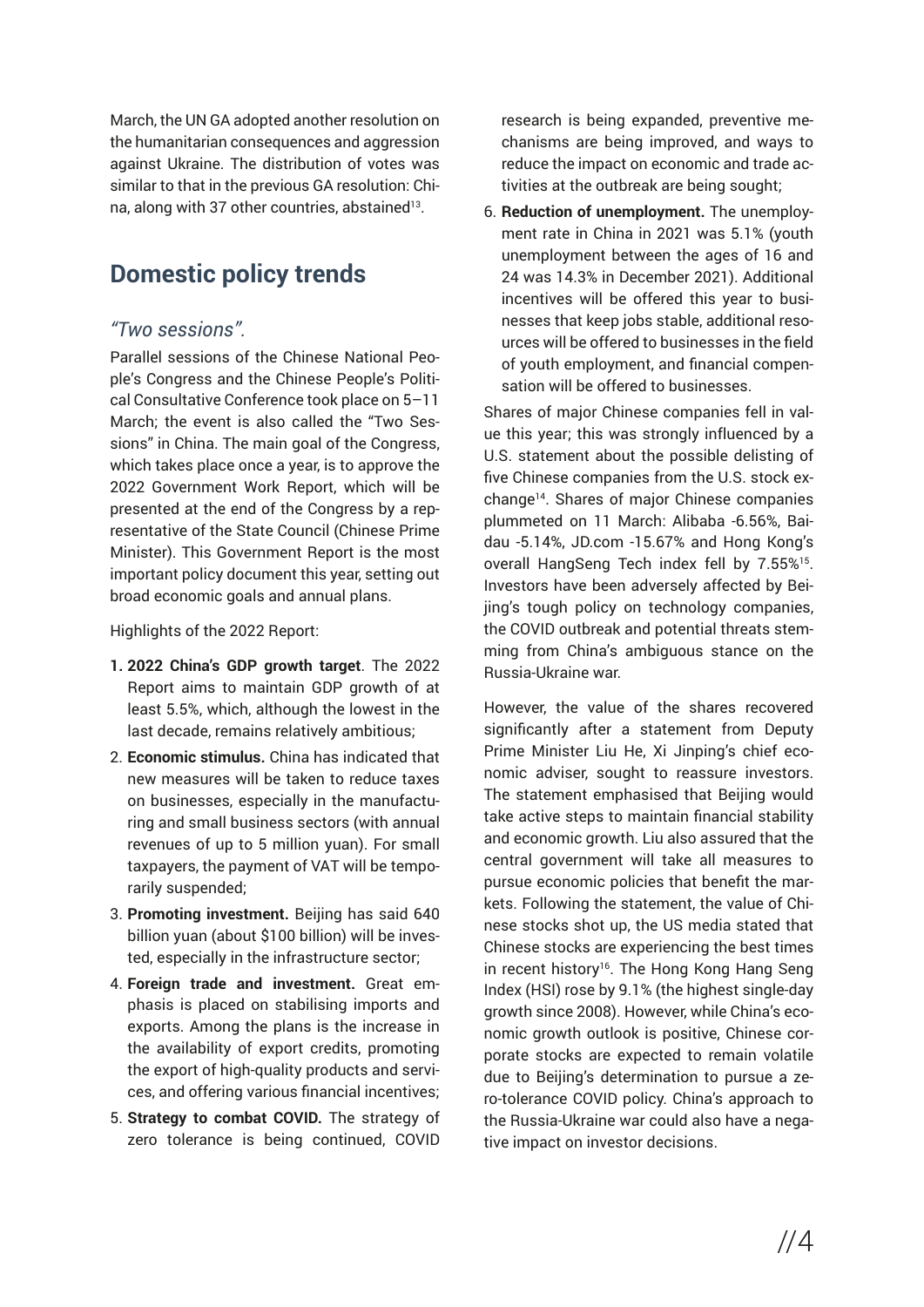## *COVID pandemic and economic impact.*

Earlier this year, the number of new COVID cases in China shot to new heights: the average was about 180 cases a day, and at the end of March, the average was about 2,200 cases a day. Different levels of restrictions were imposed in March in Shenzhen (17.5 million inhabitants), Shanghai (25 million), Jilin (24 million) and Dong Yuan (10 million). Factories and businesses were also restricted.17 The closure of Shanghai will have a particularly negative impact. On March 27, the Shanghai authorities announced a partial closure of the city and a severe restriction on movement and economic activity, which will have a negative impact on world trade<sup>18</sup>.

Beijing is working hard to strike an effective balance between managing the pandemic and promoting economic recovery. Citi analysts forecast China's first-quarter GDP growth to slow by about 0.8% due to the latest wave<sup>19</sup>. However, while China's zero COVID policy is having a particularly negative impact on the country's economy, there are fears that looser restrictions could lead to a bigger wave of the virus and destabilise society. On March 17, Chinese President Xi Jinping stressed that the country must stop the spread of the virus as soon as possible and continue China's dynamic zero-COVID policy.20 Although the economic cost of this strategy is high, maintaining domestic stability is Beijing's top priority in the run-up to the CCP Congress.

## *The reaction of the Chinese media and society to the war in Ukraine.*

As in the West, the Chinese media paid close attention to the military conflict between Russia and Ukraine, with 6 of the 10 top news stories related to the war in Ukraine on the first day of the conflict. However, inside China, the events in Ukraine are covered in a rather unusual light, closely related to the positioning of Beijing as a neutral peacekeeper without clear support for a particular side. In the early days of the conflict, coverage of the Chinese state media was partially balanced, citing both Ukrainian and Russian sources. However, the narrative of the official media later became more concentrated, the Russian side prevailed, emphasising the "complex and deeply rooted" problem of Ukraine, and criticising NATO's expansion to the East, which led to the conflict in Ukraine.

Despite the consistent narrative of China's state media, events in Ukraine on the smaller media, social networks, and private portals are



Social networks and smaller media cover the events in Ukraine in a more varied way, focusing on refugees, the experiences of Ukrainians and the destruction of property in Ukraine. The state media avoids talking about emotionally sensitive topics.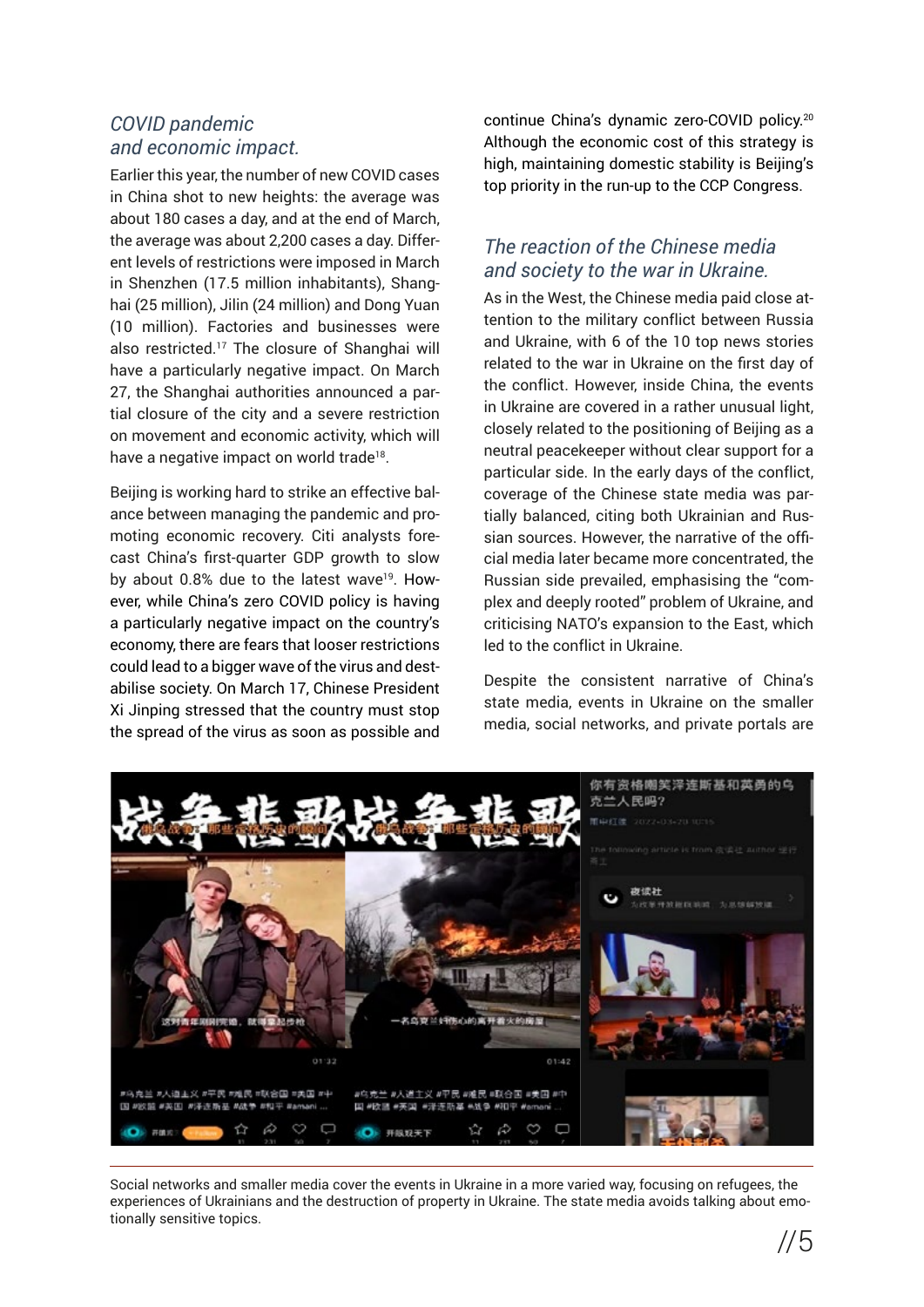portrayed indeed unusually, especially in light of Beijing's censorship policy. Although the pro-Russian narrative is more noticeable, there are also quite a few pro-Ukrainian records and articles in the public space. Even records and comments expressing support for Russia do not show love for Russia: this position is based on strong anti-Western sentiments and a negative attitude towards NATO.

The attitude and reaction of Chinese intellectuals to the war in Ukraine has also attracted the attention not only of China but also of the world. On February 26, five prominent Chinese history professors published a joint open letter<sup>21</sup> condemning Russia for attacking Ukraine. The statement was removed but managed to spread online22. On February 28, a petition condemning Russia's actions was published online, signed by more than 130 Chinese alumni from prestigious universities. It called on Beijing to honour its 1994 commitments<sup>23</sup>, in which China promised to provide security guarantees to non-nuclear-weapon states. This petition has also since been removed from Chinese public space.



This message is often seen in Chinese public space. Records that openly support one side of the conflict in Ukraine are being removed.

Perhaps the focus was on an essay by influential academician Hu Wei, published on the US-China Perception Monitor. According to the author, China must end ties with Vladimir Putin as soon as possible because of the war in Ukraine. Hu stressed that in doing so, China will avoid being on the side of the losers and prevent greater confrontation with the US and the West.<sup>24</sup>. Wang Huiyao, president of the China Analytical Centre, also gave a critical assessment of the situation in The New York Times, stressing the need for China to become more involved in fighting the conflict. However, these statements by Chinese academics within China are strictly censored, and the authors themselves have received extremely negative criticism from the Chinese society.

## **Southeast Asia and Taiwan: Diversity of Approaches to War in Ukraine**

On 26 February, the Foreign Ministers of the Association of Southeast Asian Nations (ASE-AN) issued a joint statement<sup> $25$ </sup> on the situation in Ukraine, expressing concern over military escalation, but stopping short of condemning Russia's actions. Although the tone of this statement is gentle, the very announcement of a united ASEAN response is significant, given that the ASEAN did not provide any joint response to the Russia-Ukraine war that began in 2014 and the annexation of Crimea.

Most countries in the region unanimously supported the UN General Assembly resolution on the war in Ukraine, which showed a rather unusual unity with the rest of the world (141 countries supported the resolution, 5 voted against, 35 abstained). Of the Southeast Asian countries, only Laos and Vietnam refrained from condemning Russia's military action (although Myanmar has supported the resolution, Myanmar's UN spokesman Kyaw Moe Tun, who was appointed before Myanmar's military coup, does not reflect the official views of the pro-Russian military junta in Myanmar). However, despite the rather unusual unity of the countries in the region, this resolution has a more symbolic meaning. The real official position of the countries in the region is ambiguous, with significant differences.

Positions of Southeast Asian countries on the war in Ukraine.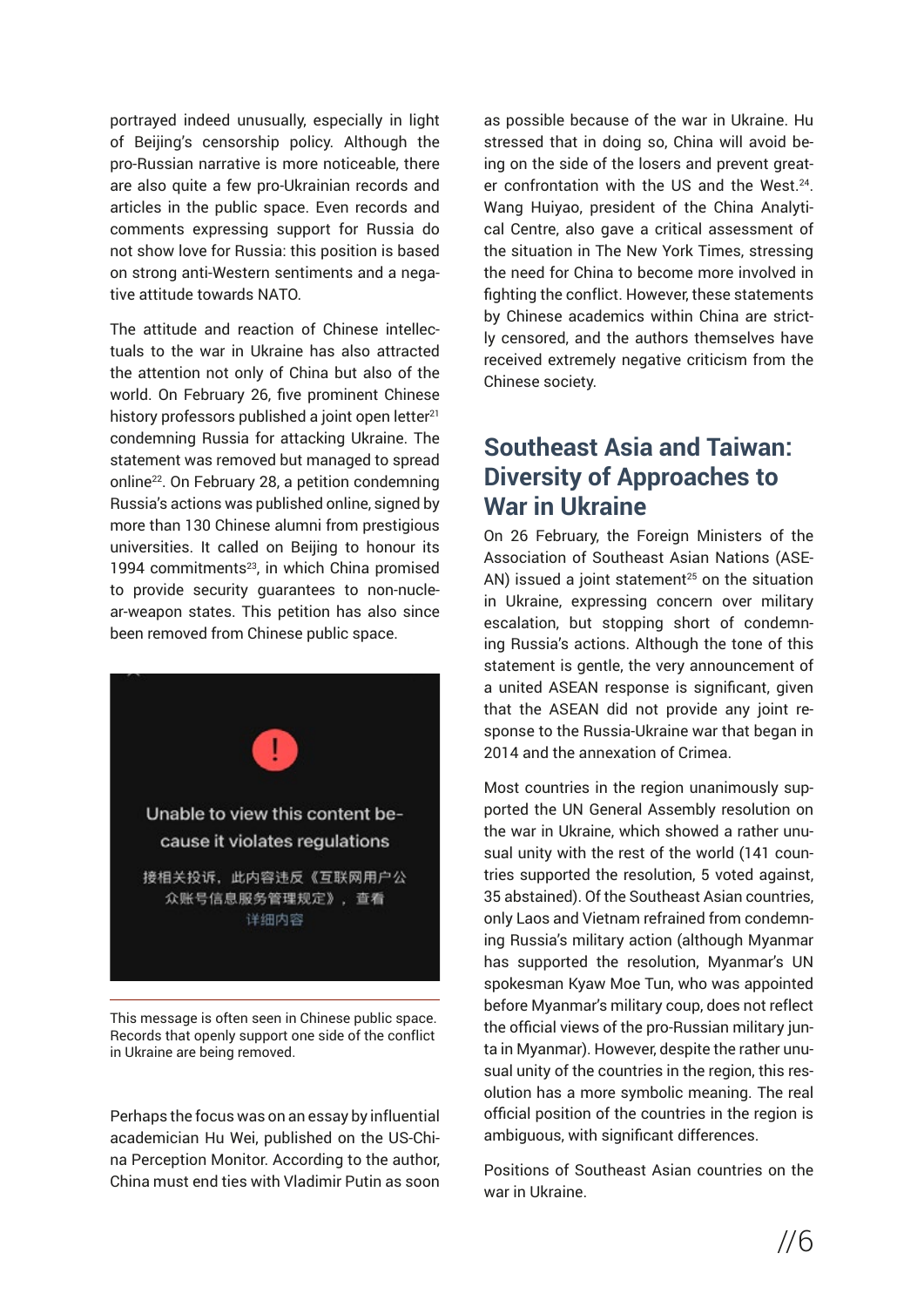**Brunei**. On 26 February, the Ministry of Foreign Affairs of Brunei expressed concern over the situation in Ukraine and condemned any action that violated its sovereignty, independence and territorial integrity26. Russia was not mentioned in the official statement.

**Cambodia**. Given the long history of relations between Cambodia and Russia, the country's position on the war in Ukraine has been quite harsh and critical. In support of the country's decision to support a UN General Assembly resolution, Cambodian Prime Minister Hun Sen assured that "the country does not support the use of force" and "hopes that both sides will understand the country's position"27. However, the country did not directly condemn Russia: Hun Sen stressed that Cambodia would not support either side and directed his criticism at the EU, which he accused of Europeanising the conflict and obstructing the possibility of resolving the conflict through dialogue. On March 17, the country's prime minister also stated that, in accordance with humanitarian principles, Cambodia is also ready to accept Ukrainian war refugees if they decide to enter the country<sup>28</sup>

**Indonesia**. Although Indonesia has supported the UN General Assembly's resolution and the establishment of an independent commission to investigate possible human rights violations during the war, the prevailing mood in the country's public space is fundamentally different. Online support for Russia is significant, a pro-Russian narrative prevails, and some academics have also expressed support for Russia's actions.<sup>29</sup>. Such prevailing moods in society are fuelled by strong anti-American and anti-Western attitudes. Public sentiment has intensified in the wake of the US War on Terror. Anti-Western attitudes are based on this Muslim country's criticism of Western duplicity: it is emphasised that the West's rapid and decisive response to the war in Ukraine is fundamentally different from the West's reaction and position on Palestine. The prevailing mood in Indonesia has much in common with the position of the Chinese society: the critical attitude stems not from sympathy for Putin but from a negative attitude towards the West and the perception that NATO's expansion to the East as the main cause of this conflict.

**Laos**. Laos has extremely close relations with Russia. This has led to Laos's decision to abstain at the UN General Assembly. A statement issued by the Laotian Ministry of Foreign Affairs on the situation in Ukraine on 26 February confirmed that "Laos is closely following the complicated and sensitive situation in Ukraine" and called for a "diplomatic solution". Russia was not mentioned in the statement.

**Malaysia**. In a statement issued on 26 February, the Malaysian Prime Minister expressed serious concern about the escalation of the conflict in Ukraine and called on the UN Security Council to play an active role in resolving the conflict peacefully.30 Russia was not mentioned in the statement. On 8<sup>th</sup> March, the Malaysian foreign minister said the country did not support the imposition of unilateral sanctions and assured that Malaysia would not the join Western sanctions. Ukraine's and Russia's total trade with Malaysia accounts for only about 0.5% of total foreign trade<sup>31</sup>.

**Myanmar**. The military junta ruling Myanmar directly supported Russia's actions in Ukraine and blamed the Ukrainian authorities and people for causing the conflict. This position of Myanmar is not surprising: many Myanmar officers were trained in Russia. With the West imposing an arms embargo, Russia has become a major supplier of military equipment to Myanmar<sup>32</sup>.

**Philippines**. The President of the Philippines, Rodrigo Duterte, emphasised that the Philippines would take a neutral stance on the war in Ukraine. The president also acknowledged that the current situation "hurts" because Dutert considers Putin his friend<sup>33</sup>.

**Singapore**. In the Southeast Asian region, Singapore's position is the strongest and contrasts significantly with the overall ASEAN position. Singapore has officially condemned Russia's military action against Ukraine<sup>34</sup> and decided to impose unilateral sanctions on Russia. The sanctions package includes restrictions on exports of certain goods, restrictions on some Russian banks and transactions with Russia. According to Singapore's Foreign Minister Vivian Balakrishnan, this strong response was based on the conviction that such Russian de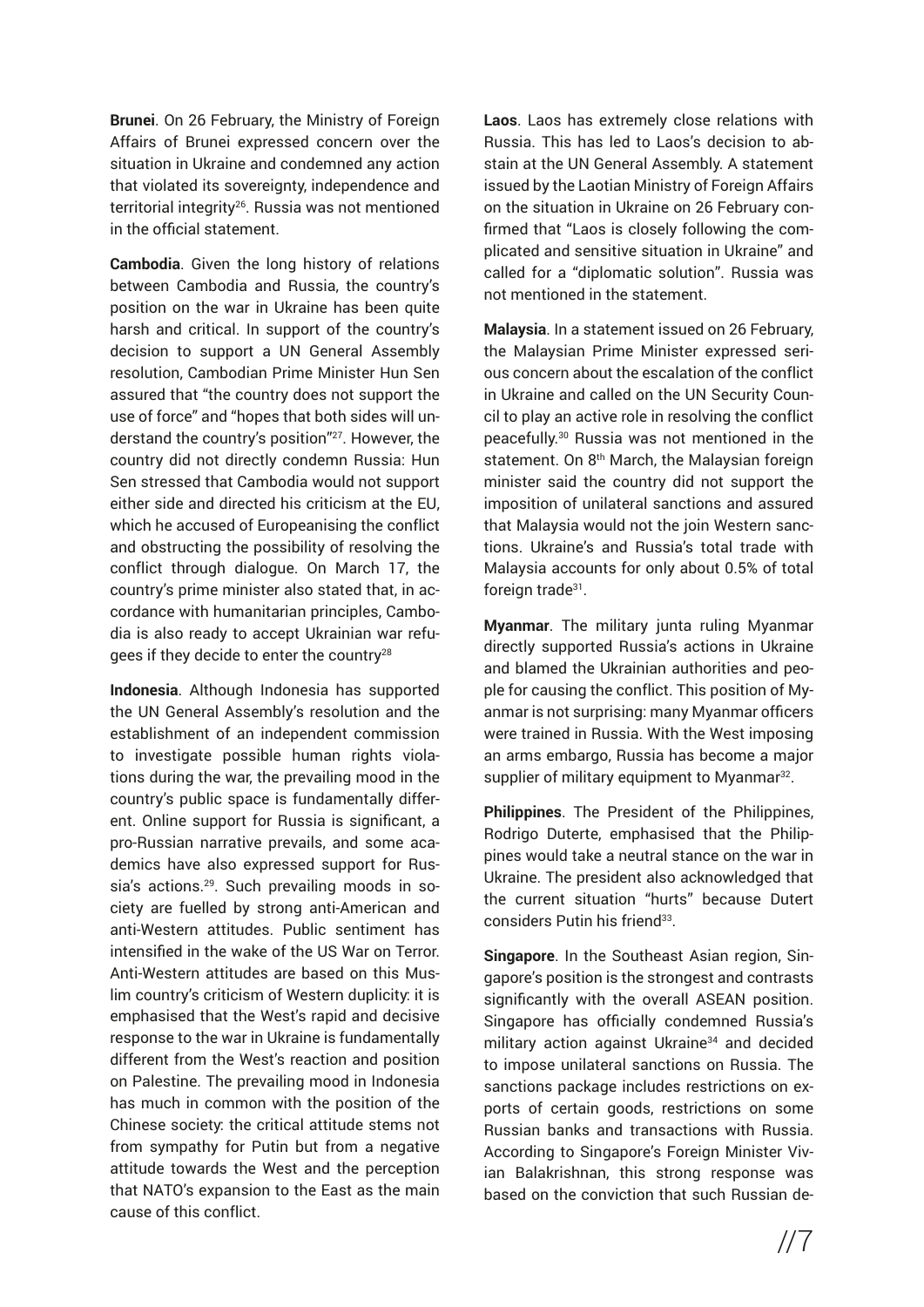cision was an "existential threat to Singapore" and stressed that "a world order based on the use of force is extremely dangerous for the security and safety of small states' survival".

**Thailand**. Thai Foreign Ministry issued a statement expressing concern over tensions in Europe and escalation of conflict<sup>35</sup>. In subsequent statements, Thailand assured that the country would adhere to the principle of neutrality and seek to maintain friendly relations with all parties. Russian tourists make up a large part of the Thai tourism sector, and the Thai economy, which was affected by the COVID pandemic, could be hit hard by rising fuel and living costs. In a survey conducted by Bangkok Post, 52.40% of respondents said they were closely monitoring the Russia-Ukraine conflict, while only 3.85% said they were unconcerned with the Ukraine-Russia conflict36.

**East Timor**. It is the only country in the region outside the ASEAN bloc. The country has had a particularly strong reaction: Russia has been condemned for its actions against Ukraine<sup>37</sup>.

**Vietnam**. Since the Soviet era, the Communist Party of Vietnam has maintained close ties with Russia, so Vietnam's position has been cautious. Vietnam's ambassador to the UN has said the country respects international law and sovereignty<sup>38</sup>. However, the pro-Russian narrative does not dominate the Vietnamese press, and the situation on Ukraine is portrayed in relatively neutral light. Vietnam's Prime Minister Fam Min Tin (Pham Minh Chinh) said at a 31-month diplomatic conference in Vietnam that the country "will not pick sides"<sup>39</sup>.

**Taiwan's** response to Russia's military action in Ukraine was swift and harsh. In an official statement on 25 February, the Taiwanese authorities condemned Russia's war in Ukraine and assured that Taiwan was joining the international community in sanctioning Russia.<sup>40</sup> Sanctions against Russia were discussed at a meeting of the Taiwanese government on 28 February, with the Taiwanese authorities assuring of a thorough review of trade with Russia on the basis of an export control list including electronic components, computers, high-tech devices and other dual-use items. Taiwan's move to impose sanctions on Russia will not have significant consequences for Taiwan's economy. According to the Taiwanese Ministry of Economic Affairs, bilateral trade between Russia and Taiwan in 2021 was insignificant and amounted to \$6.306 billion. Of these, Taiwan's exports to Russia were only \$ 1.318 billion (0.76% of total Taiwanese exports).41. However, Taiwan's embargo on semiconductors and microprocessors will have a particularly severe effect on Russia: Russia is dependent on TSMC-produced semiconductors for computers and smart devices, which are also used for military purposes.<sup>42</sup> However, several Taiwanese companies, such as Asus, Acer and MSI, have not yet decided to close down their activities in Russia43.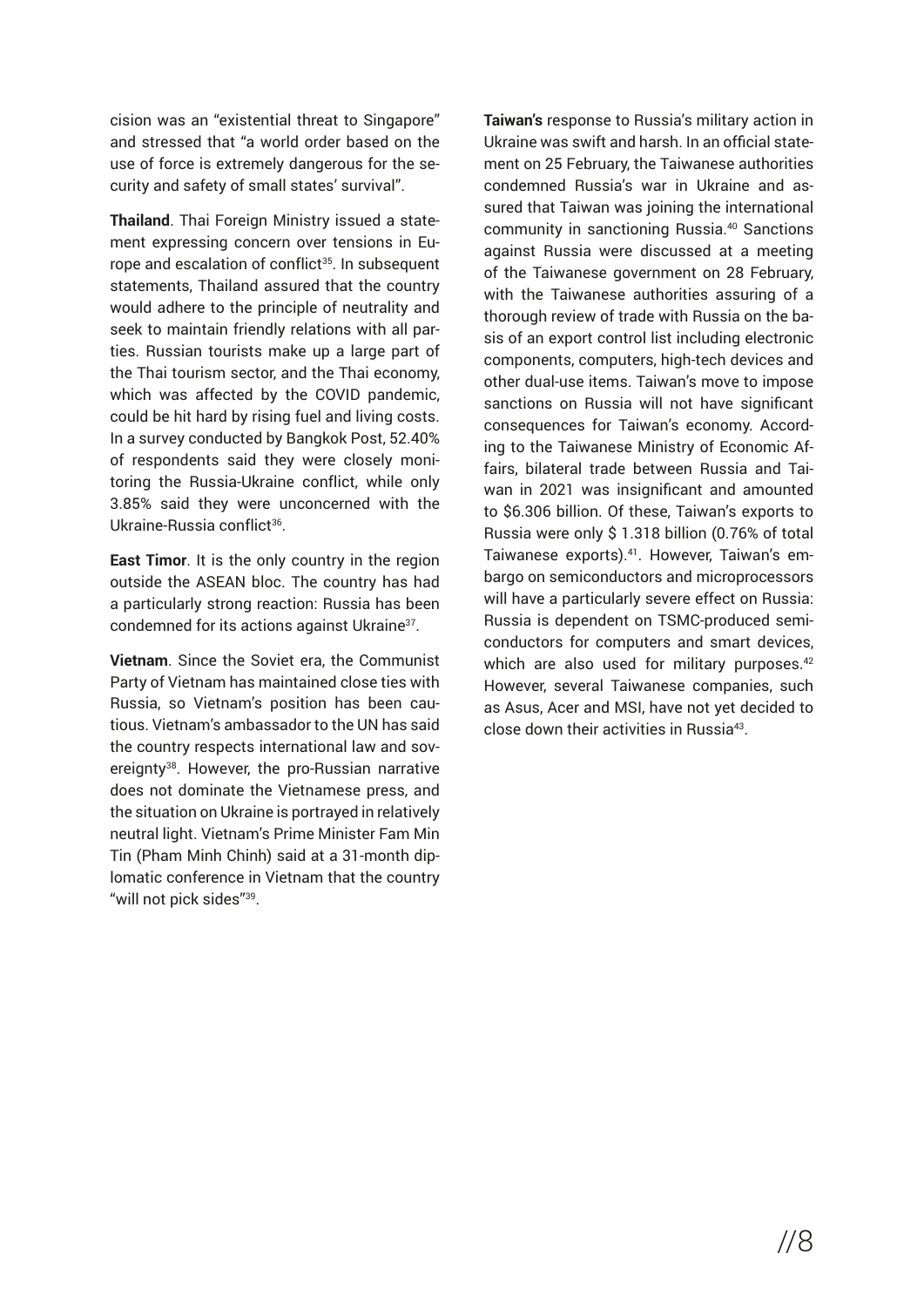## **Endnotes**

- <sup>1</sup>The Chinese Central Government's Portal, "Xi Jinping: Chuanbo Dongao Xiaoxi, Jianghao Zhongguo Gushi", 2022. Online access: [http://www.gov.cn/xinwen/2022-01/05/content\\_5666500.htm](http://www.gov.cn/xinwen/2022-01/05/content_5666500.htm).
- 2 Russia-China Joint Statement, 2022. Online access: [https://export.shobserver.com/baijiahao/html/448819.](https://export.shobserver.com/baijiahao/html/448819.html) [html](https://export.shobserver.com/baijiahao/html/448819.html).
- Chinese Foreign Ministry press conference on 02 December 2021. Online access: [https://www.shobserver.](https://www.shobserver.com/wx/detail.do?id=429035) [com/wx/detail.do?id=429035](https://www.shobserver.com/wx/detail.do?id=429035).
- <sup>4</sup>Chinese Ministry of Foreign Affairs, "2022 nian 2 yue 25 ri wiajiao bu fayanren Wang Wenbin zhuchi liexing jizhehui" (Foreign Ministry Press Conference, 25 February 2022), 2022 Online access: [https://www.fmprc.gov.](https://www.fmprc.gov.cn/fyrbt_673021/jzhsl_673025/202202/t20220225_10645686.shtml) [cn/fyrbt\\_673021/jzhsl\\_673025/202202/t20220225\\_10645686.shtml](https://www.fmprc.gov.cn/fyrbt_673021/jzhsl_673025/202202/t20220225_10645686.shtml).
- 5 Takada M., "Beijing under fire for delay in getting nationals out of Ukraine", The Asahi Shimbun, 2022. Online access: <https://www.asahi.com/ajw/articles/14562781>.
- <sup>6</sup>Chinese Ministry of Foreign Affairs, "2022 nian 2 yue 28 ri wiajiao bu fayanren Wang Wenbin zhuchi liexing jizhehui" (Foreign Ministry Press Conference, 28 February 2022), 2022 Online access: [https://www.fmprc.gov.](https://www.fmprc.gov.cn/fyrbt_673021/jzhsl_673025/202202/t20220228_10646369.shtml) [cn/fyrbt\\_673021/jzhsl\\_673025/202202/t20220228\\_10646369.shtml](https://www.fmprc.gov.cn/fyrbt_673021/jzhsl_673025/202202/t20220228_10646369.shtml).
- <sup>7</sup>Chinese Ministry of Foreign Affairs, "Xi Jinping tong faguo deguo lingdaoren juxing shiping fenghui", 2022. Online access: [https://www.mfa.gov.cn/zyxw/202203/t20220308\\_10649835.shtml](https://www.mfa.gov.cn/zyxw/202203/t20220308_10649835.shtml)
- 8 Chinese Ministry of Foreign Affairs, "Foreign Ministry Spokesperson Zhao Lijian's Regular Press Conference on March 15, 2022", 2022. Online access: [https://www.fmprc.gov.cn/mfa\\_eng/xwfw\\_665399/](https://www.fmprc.gov.cn/mfa_eng/xwfw_665399/s2510_665401/202203/t20220315_10651967.html) [s2510\\_665401/202203/t20220315\\_10651967.html](https://www.fmprc.gov.cn/mfa_eng/xwfw_665399/s2510_665401/202203/t20220315_10651967.html).
- <sup>9</sup>The White House, "Readout of President Joseph R. Biden Jr. Call with President Xi Jinping of the People's Republic of China", 2022. Online access: [https://www.whitehouse.gov/briefing-room/statements-releas](https://www.whitehouse.gov/briefing-room/statements-releases/2022/03/18/readout-of-president-joseph-)[es/2022/03/18/readout-of-president-joseph-r-biden-jr-call-with-president-xi-jinping-of-the-peoples-repub](https://www.whitehouse.gov/briefing-room/statements-releases/2022/03/18/readout-of-president-joseph-)[lic-of-china-2/?fbclid=IwAR3B38rBmdl7tPfUb56DGOuBH3W3rDuY7GoPMdCVGJOm87uYSgPg-McOJB0](https://www.whitehouse.gov/briefing-room/statements-releases/2022/03/18/readout-of-president-joseph-).
- The Wall Street Journal, "The Russia-Ukraine War: March 23, 2022", 2022. Online access: [https://www.wsj.](https://www.wsj.com/livecoverage/russia-ukraine-latest-news-2022-03-23) [com/livecoverage/russia-ukraine-latest-news-2022-03-23](https://www.wsj.com/livecoverage/russia-ukraine-latest-news-2022-03-23).
- 11 UN Security Council, "8979<sup>th</sup> Meeting", 2022. Online access: [https://documents-dds-ny.un.org/doc/UNDOC/](https://documents-dds-ny.un.org/doc/UNDOC/GEN/N22/269/25/PDF/N2226925.pdf?OpenElement) [GEN/N22/269/25/PDF/N2226925.pdf?OpenElement](https://documents-dds-ny.un.org/doc/UNDOC/GEN/N22/269/25/PDF/N2226925.pdf?OpenElement).
- <sup>12</sup> UN News, "General Assembly resolution demands end to Russian offensive in Ukraine", 2022. Online access: <https://news.un.org/en/story/2022/03/1113152>.
- <sup>13</sup> UN News, "Ukraine: General Assembly passes resolution demanding aid access, by large majority", 2022. Online access: <https://news.un.org/en/story/2022/03/1114632>.
- <sup>14</sup> He L., "Chinese tech stocks plunge after US names companies for potential delisting", CNN Business, 2022. Online access: [https://edition.cnn.com/2022/03/11/business/alibaba-stock-sec-delisting-chinese-compa](https://edition.cnn.com/2022/03/11/business/alibaba-stock-sec-delisting-chinese-companies-intl-hnk/i)[nies-intl-hnk/index.html](https://edition.cnn.com/2022/03/11/business/alibaba-stock-sec-delisting-chinese-companies-intl-hnk/i).
- <sup>15</sup> Huang E., "Hong Kong shares of dual-listed Chinese companies plunge as U.S.-delisting fears resurface", CNBC, 2022. Online access: [https://www.cnbc.com/2022/03/11/us-delisting-fears-resurface-for-dual-list](https://www.cnbc.com/2022/03/11/us-delisting-fears-resurface-for-dual-listed-chinese-companies.html)[ed-chinese-companies.html.](https://www.cnbc.com/2022/03/11/us-delisting-fears-resurface-for-dual-listed-chinese-companies.html)
- <sup>16</sup>He L., "Chinese stocks have best day in years as Beijing promises to boost economy", CNN Business, 2022. Online access: [https://edition.cnn.com/2022/03/16/investing/china-hang-seng-index-best-day-since-2008](https://edition.cnn.com/2022/03/16/investing/china-hang-seng-index-best-day-since-2008-liu-he-intl-h) [liu-he-intl-hnk/index.html](https://edition.cnn.com/2022/03/16/investing/china-hang-seng-index-best-day-since-2008-liu-he-intl-h).
- 17 Jalil Z. A., Liang A., "China: Businesses shut as officials widen Covid lockdowns", BBC, 2022. Online access: <https://www.bbc.com/news/world-asia-china-60703301>.
- 18 Jie Y., Lin L., Areddy J. T., "Shanghai to Lock Down 25 Million People, Half of the City at a Time", The Wall Street Journal, 2022. Online access: [https://www.wsj.com/articles/shanghai-imposes-staggered-lock](https://www.wsj.com/articles/shanghai-imposes-staggered-lockdowns-to-keep-coronavirus-at-bay-1164839)[downs-to-keep-coronavirus-at-bay-11648399828](https://www.wsj.com/articles/shanghai-imposes-staggered-lockdowns-to-keep-coronavirus-at-bay-1164839).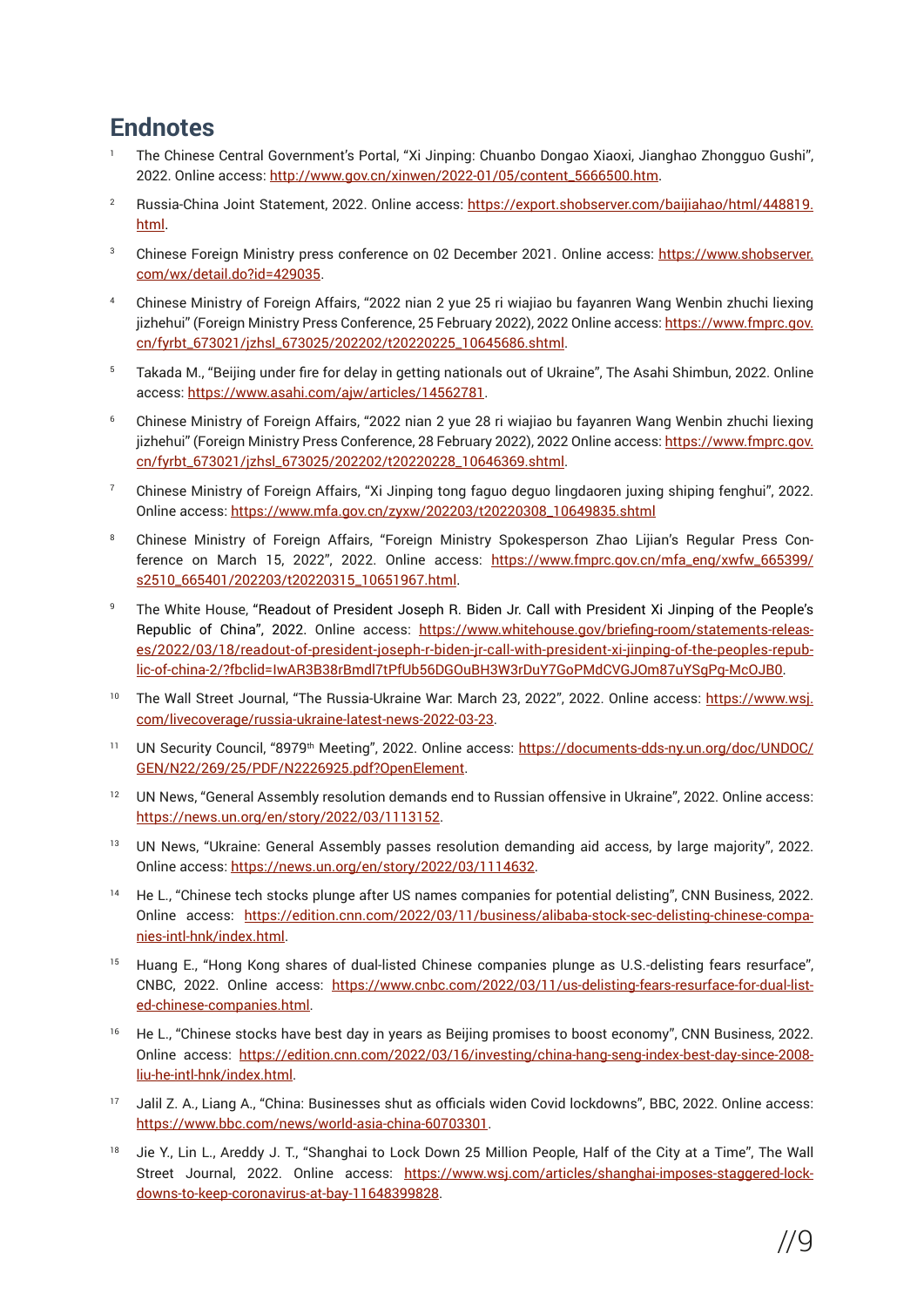- 19 The Japan Times, "China's COVID governance under pressure as omicron spreads", 2022. Online access: <https://www.japantimes.co.jp/news/2022/03/17/asia-pacific/china-covid-pressure/>.
- <sup>20</sup> The Global Times, "Xi orders swift containment of virus, sticking to dynamic zero-COVID", 2022. Online access: <https://www.globaltimes.cn/page/202203/1255198.shtml>.
- 21 China Digital Times, "Wu gaoxiao jiaoshou lianshu: eluosi dui wukelan de ruqin yu womende taidu", 2022. Online access: <https://chinadigitaltimes.net/chinese/677443.html>.
- <sup>22</sup> Yibao, "Women jianjue fandui dui eluosi ruqin wukelan! Zhongguo ge gaoxiao lianshu", 2022. Online access: <https://yibaochina.com/?p=245143>.
- 23 UNSCR, "Resolution 984", 2022. Online access:<http://unscr.com/en/resolutions/984>.
- <sup>24</sup> Hu W., "Possible Outcomes of the Russo-Ukrainian War and China's Choice", US-China Perception Monitor, 2022. Online access: <https://uscnpm.org/2022/03/12/hu-wei-russia-ukraine-war-china-choice/>.
- ASEAN, "ASEAN Foreign Ministers' Statement on the Situation in Ukraine", 2022. Online access: [https://ase](https://asean.org/wp-content/uploads/2022/02/ASEAN-FM-Statement-on-Ukraine-Crisis-26-Feb-Final.pdf)[an.org/wp-content/uploads/2022/02/ASEAN-FM-Statement-on-Ukraine-Crisis-26-Feb-Final.pdf](https://asean.org/wp-content/uploads/2022/02/ASEAN-FM-Statement-on-Ukraine-Crisis-26-Feb-Final.pdf).
- 26 Ministry of Foreign Affairs of the Brunei Darussalam, "Brunei Darussalam's Statement on the Situation in Ukraine", 2022. Online access: [http://www.mfa.gov.bn/Lists/Press%20Room/news.aspx?id=969&](http://www.mfa.gov.bn/Lists/Press%20Room/news.aspx?id=969&source=http://www.mfa.gov.bn/site/home.asp)[source=http://www.mfa.gov.bn/site/home.aspx](http://www.mfa.gov.bn/Lists/Press%20Room/news.aspx?id=969&source=http://www.mfa.gov.bn/site/home.asp).
- <sup>27</sup> Koemsoeun S., "Politics of war: Cambodia does not take sides in Ukraine-Russia conflict", The Khmer Times, 2022. Online access: [https://www.khmertimeskh.com/501034687/politics-of-war-cambodia-does-not-take](https://www.khmertimeskh.com/501034687/politics-of-war-cambodia-does-not-take-sides-in-ukraine-russi)[sides-in-ukraine-russia-conflict/](https://www.khmertimeskh.com/501034687/politics-of-war-cambodia-does-not-take-sides-in-ukraine-russi).
- <sup>28</sup> The Khmer Times, "PM: If any Ukrainians flee to Cambodia, we will accept them", 2022. Online access: [https://](https://www.khmertimeskh.com/501043059/pm-if-any-ukrainians-flee-to-cambodia-we-will-accept-them/) [www.khmertimeskh.com/501043059/pm-if-any-ukrainians-flee-to-cambodia-we-will-accept-them/](https://www.khmertimeskh.com/501043059/pm-if-any-ukrainians-flee-to-cambodia-we-will-accept-them/).
- <sup>29</sup> Ikhsanudin A., "Guru Besar UI Sayangkan RI Setujui Resolusi PBB soal Rusia: Ngekor ke AS dkk", Detik News, 2022. Online access: [https://news.detik.com/berita/d-5966346/guru-besar-ui-sayangkan-ri-setujui-resolusi](https://news.detik.com/berita/d-5966346/guru-besar-ui-sayangkan-ri-setujui-resolusi-pbb-soal-rusia-n)[pbb-soal-rusia-ngekor-ke-as-dkk](https://news.detik.com/berita/d-5966346/guru-besar-ui-sayangkan-ri-setujui-resolusi-pbb-soal-rusia-n).
- <sup>30</sup> Prime Minister's Office of Malaysia, "Statement by Prime Minister of Malaysia: Situation in Ukraine", 2022. Online access: [https://www.pmo.gov.my/2022/02/statement-by-prime-minister-of-malaysia-the-situation-in](https://www.pmo.gov.my/2022/02/statement-by-prime-minister-of-malaysia-the-situation-in-ukraine/)[ukraine/](https://www.pmo.gov.my/2022/02/statement-by-prime-minister-of-malaysia-the-situation-in-ukraine/).
- <sup>31</sup> Lingan S., "Malaysia Says it Won't Sanction Russia for Invading Ukraine", Benar News, 2022. Online access: [https://](https://www.benarnews.org/english/news/malaysian/malaysia-wont-sanction-russia-over-ukraine-03082022) [www.benarnews.org/english/news/malaysian/malaysia-wont-sanction-russia-over-ukraine-03082022150416.](https://www.benarnews.org/english/news/malaysian/malaysia-wont-sanction-russia-over-ukraine-03082022) [html.](https://www.benarnews.org/english/news/malaysian/malaysia-wont-sanction-russia-over-ukraine-03082022)
- 32 Paing T. H., "Myanmar junta reiterates support for Putin's war on Ukraine", Myanmar Now, 2022. Online access: <https://www.myanmar-now.org/en/news/myanmar-junta-reiterates-support-for-putins-war-on-ukraine>.
- Gita-Carlos R. A., "Duterte maintains 'neutral' stance on Russia-Ukraine conflict", Philippine News Agency, 2022. Online access: <https://www.pna.gov.ph/articles/1170053>.
- <sup>34</sup>Ministry of Foreign Affairs of Singapore, "Minister for Foreign Affairs Dr Vivian Balakrishnan's Ministerial Statement on the Situation in Ukraine and its Implications", 2022. Online access: [https://www.mfa.gov.sg/](https://www.mfa.gov.sg/Newsroom/Press-Statements-Transcripts-and-Photos/2022/02/20220228-Ministerial) [Newsroom/Press-Statements-Transcripts-and-Photos/2022/02/20220228-Ministerial-Statement](https://www.mfa.gov.sg/Newsroom/Press-Statements-Transcripts-and-Photos/2022/02/20220228-Ministerial).
- 35 Ministry of Foreign Affairs of the Kingdom of Thailand, "Thailand's Statement on the Situation in Ukraine", 2022. Online access: [https://www.mfa.go.th/en/content/statement-24-feb-22?page=5d5bd3da15e](https://www.mfa.go.th/en/content/statement-24-feb-22?page=5d5bd3da15e39c306002aaf9&menu=5d5bd3cb15e3)-[39c306002aaf9&menu=5d5bd3cb15e39c306002a9b0](https://www.mfa.go.th/en/content/statement-24-feb-22?page=5d5bd3da15e39c306002aaf9&menu=5d5bd3cb15e3).
- The Bangkok Post, "Most Thais worries by Russia-Ukraine conflict: poll", 2022. Online access: [https://www.](https://www.bangkokpost.com/thailand/general/2278423/most-thais-worried-by-russia-ukraine-conflict-p) [bangkokpost.com/thailand/general/2278423/most-thais-worried-by-russia-ukraine-conflict-poll](https://www.bangkokpost.com/thailand/general/2278423/most-thais-worried-by-russia-ukraine-conflict-p).
- Tatoli, "Timorese Prime Minister expresses solidarity to the people of Ukraine", 2022. Online access: [http://](http://www.tatoli.tl/en/2022/03/03/timorese-prime-minister-expresses-solidarity-to-the-people-of-ukr) [www.tatoli.tl/en/2022/03/03/timorese-prime-minister-expresses-solidarity-to-the-people-of-ukraine/](http://www.tatoli.tl/en/2022/03/03/timorese-prime-minister-expresses-solidarity-to-the-people-of-ukr).